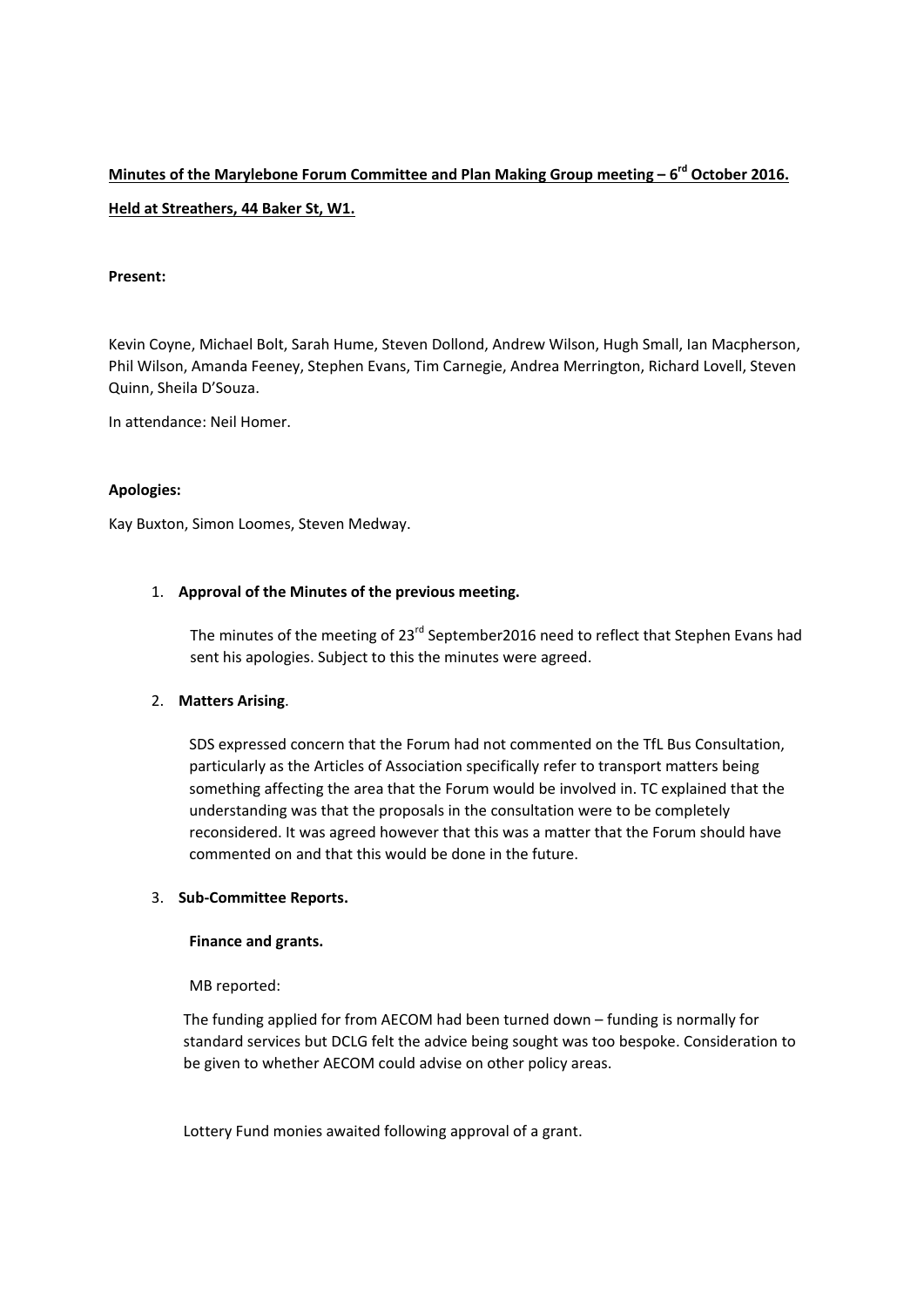#### **Governance.**

The amendments agreed at the last meeting will be put to the meeting on  $10<sup>th</sup>$  October for agreement by members.

#### **Publicity and Communications.**

A new chairman is still needed.

The Forum website is operating but is in need of updating. Upon enquiry from SD, TC confirmed that an announcement of the Open Meeting on  $10<sup>th</sup>$  October had been put up on the website.

# 4. **October 10th Open Meeting**

KC confirmed that local Councillors had been invited and notice of the meeting and Agenda had been sent out. There had been no feedback on who might be attending.

It was agreed that MB would present at the meeting a summary of ideas and comments received at the Summer Fayre. TC to provide the banner and feedback forms for the meeting.

It was agreed as follows:

- That each Plan Sub Group would provide a short summary of issues it had identified and possible plan policies.
- ‐ Contact emails for each convenor to be circulated so that feedback on points raised at the meeting could be provided by those attending.
- Make clear to the meeting that nothing is cast in stone and contributions from those attending is to welcomed.
- KC to mention that he would be standing down in his introduction.
- Date of next AGM to be Thursday 26<sup>th</sup> January 2017.

#### 5. **Sub‐Group Reports.**

NH reported that summaries had been received from four sub groups and his comment so far is that the groups seem to be struggling to find territory for the NP to occupy.

It was agreed that NH would meet each of the sub groups to review progress and discuss where to go next - look for gaps in policy or policies that don't work in Marylebone because they are so broad brush across the borough. NH advised that it is fine to have a small number of policies rather than minutely worded policies relating to all aspects of policy.

There was lengthy discussion regarding the Library which it is now proposed should be located at Seymour Street leisure Centre. It was agreed that the Lifetime Neighbourhood